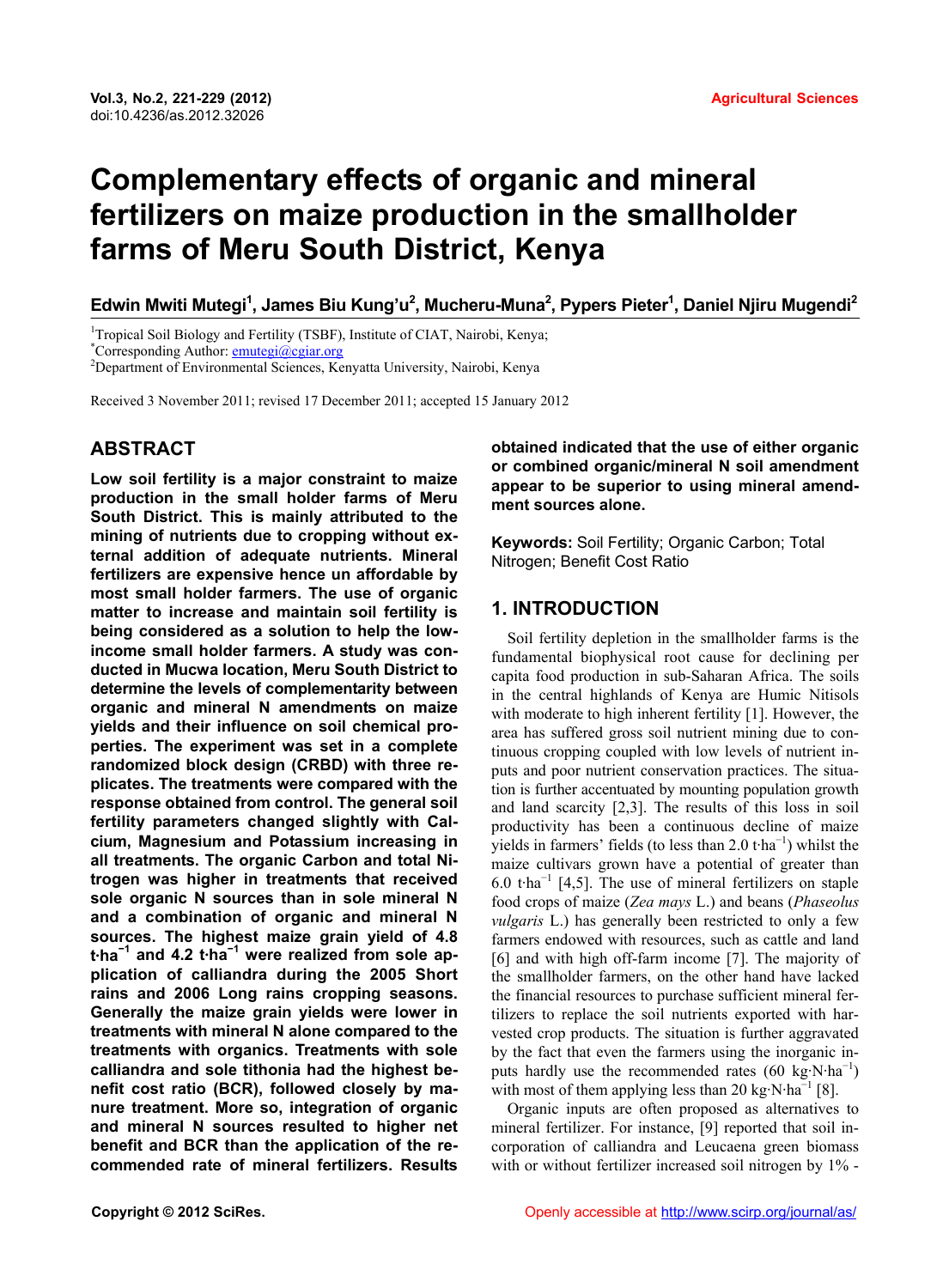8% over a period of 4 years. During the same period, the total soil nitrogen declined by 2% - 4% when biomass was not applied. [10] reported that combination of mineral fertilizers with organic nutrient sources can be considered as better options for increasing fertilizer use efficiency as a result of improved synchronization of nutriaent release and uptake by the crop [11]. A judicious combination of organic and mineral sources of nutrients may therefore be envisaged as it addresses both the problem of insufficient fertilizer supply and the large amounts of organic material required for nutrients supply.

A study was conducted in Mucwa sub location, Meru South District with the main objective of determining the levels of complementarities between organic and mineral N amendments on their influence on soil chemical properties and maize grain yields.

## **2. MATERIALS AND METHOD**

## **2.1. Site Description**

The study was conducted in Mucwa sub location, Chuka Division, in Meru South District. According to [1] the area is in upper midland 2 and 3 (UM2 and UM3) with an altitude of approximately 1373 m above sea level. This is a predominantly maize growing zone in the central highlands of Kenya. It experiences bimodal rains which range from 1200 to 1400 mm and mean temperature of about 200˚C annually. The long rains (LR) are from March to June, and the short rains are from October to December. The predominant soil types are humic nitisols, commonly called the red Kikuyu loams. They are deep, well weathered, free draining with a friable clay texture and moderate to high inherent fertility [1].

#### **2.2. Experimental Treatments and Design**

The experiment was laid out as a randomized complete block design (RCBD) with 3 replicates. The plots were measuring  $6 \times 4.5$  m with 1 m and 1.5 m between and within plots respectively. The test crop was maize (*Zea mays* L., var. H513) planted at a spacing of 0.75 and 0.5 m inter- and intra-row, respectively. Three (3) seeds were sown per hole and thinned four weeks later to 2 plants. Nine external soil fertility amendment inputs

were applied to give an equivalent amount of the recommended rate of nitrogen to meet maize nutrient requirements for an optimum crop production in the area (60  $kg·N·ha^{-1}$ ).

The tenth treatment was absolute control (no soil fertility enhancement input) representing farmers on the lower end of resource endowment. The organic inputs (biomass transfer) were harvested, weighed, chopped and incorporated into the soil to a depth of 15 cm during land preparation. Calcium Ammonium Nitrate (CAN) was the source of mineral N and at all its application rates, one-third was applied 4 weeks after planting (WAP) and the other two-thirds was applied 8 WAP. To prevent phosphorous deficiencies confounding N response, all plots received P application at 60 kg⋅P⋅ha<sup>-1</sup>. The average nutrient composition of the organic inputs that were incorporated in the two seasons is shown in **Table 1**.

#### **2.3. Sampling and Analysis**

Soil samples were collected from each plot at the beginning of the 2004 Short rains (SR) and the end of the experiment (2006 LR). The sampling depth will be 0 - 15 cm. Six samplings were taken randomly in each plot using an alderman auger and then bulked to one sample to eliminate variability. A sub sample was taken for analysis of total N, C and pH and exchangeable bases (K, Ca and Mg) using standard methods. At maturity, maize was harvested and the fresh weight of both grain and stover taken. The maize was then air-dried and the dry weight taken and expressed on a 12.5% water content basis**.**  Treatment effects on maize yields and soil chemical properties were subjected to analysis of variance (ANOVA) using Genstat programme. Treatment means found to be significantly different from each other were separated by least significant differences (LSD) at p < 0.05.

#### **2.4. Economic Analysis**

The economic returns from the application of each treatment were calculated taking into account the total sales and total costs. The information used for benefitcost analysis was collected at the specific time of each activity in the course of each season. The benefit-cost

**Table 1.** Average nutrient composition (%) of organic materials applied in the soil during the 2005 short and 2006 long rains at Mucwa, Meru South District, Kenya.

| Treatment  | %N   | % $P$ | % K  | $%$ Mg | $%$ Ca | Ash   |
|------------|------|-------|------|--------|--------|-------|
| Tithonia   | 3.0  | 0.2   | 2.0  | 0.7    | 1.6    | 13.2  |
| Manure     | 1.0  | 0.3   | 0.9  | 0.4    | 1.4    | 46.1  |
| Calliandra | 3.3  | 0.2   | 1.1  | 0.4    | 0.9    | 5.8   |
| <b>SED</b> | 0.72 | 0.03  | 0.34 | 0.10   | 0.21   | 12.39 |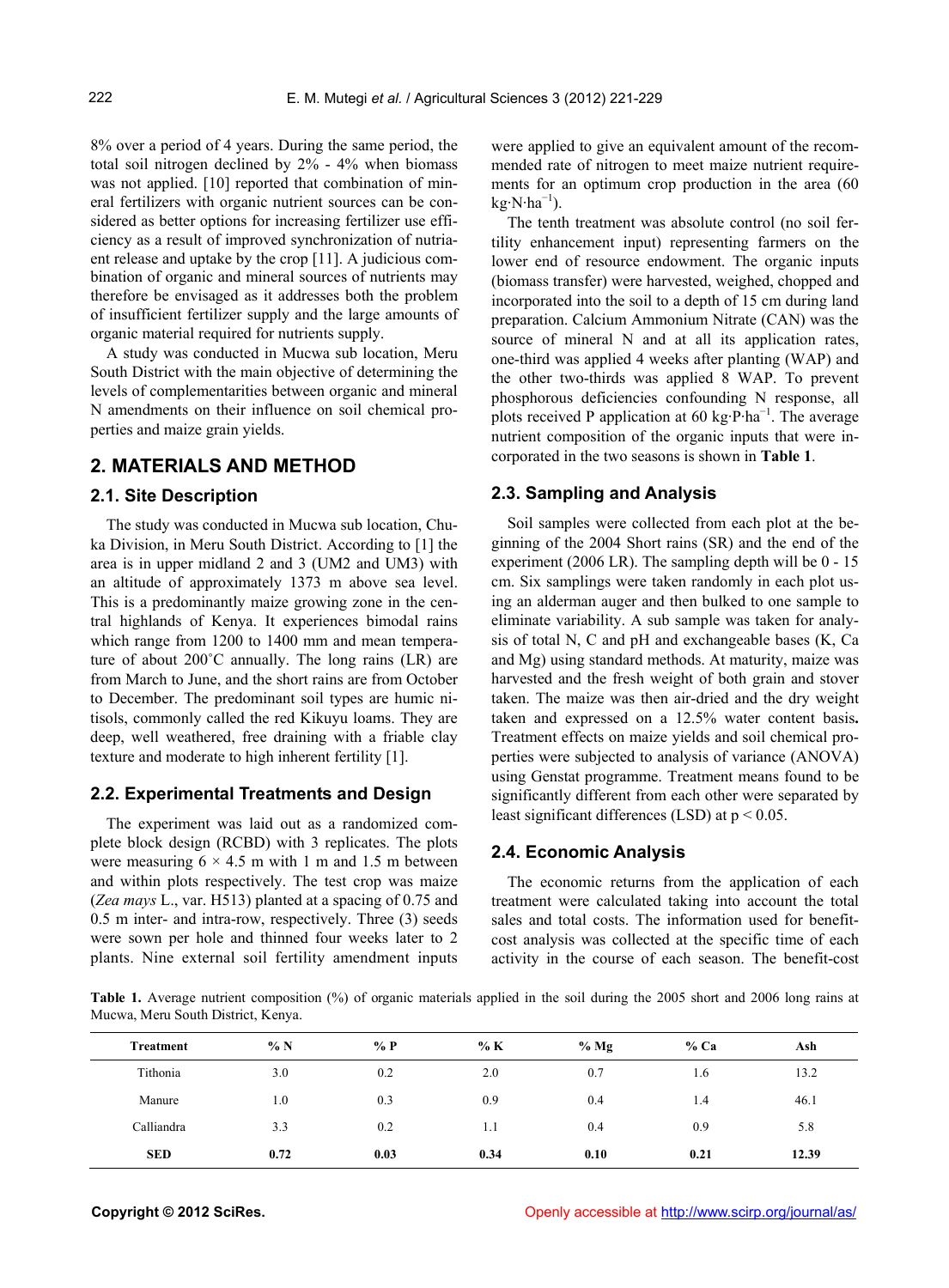analysis was done using farm gate prices of the various inputs, however, all the organic amendments (except manure) did not have market prices in the area and were therefore costed in terms of labour involved in harvesting and incorporation (**Table 2**).

Total cost included all the expenses for buying and applying the mineral fertilizers and the labor for collection, transporting and application of organic resources since they were collected near the experimental plots. The price of maize was taken to have a market value of USD  $0.17 \text{ kg}^{-1}$ . Maize stover was used to feed cattle in the area (with a market value of USD 23 ton<sup>-1</sup>). To test for significant probability differences of the various organic and mineral fertilizers, ANOVA was carried out. The total cost was subtracted from the total sales to get the net benefit for the specific season. The benefit cost ratio was calculated by dividing the net benefits with the total cost.

# **3. RESULTS AND DISCUSSIONS**

### **3.1. Maize Grain Yields**

One of the objectives of this study was to determine the effects of organic and mineral N sources on maize grain yields. **Table 3** shows grain yields obtained during the two seasons (2005 SR and 2006 LR).

During the first season (2005 SR), sole calliandra treatment gave the highest maize grain yield of 4.8 t·ha<sup>-1</sup> , followed by tithonia + 30 kg·N·ha<sup>-1</sup> and 90 kg·N·ha<sup>-1</sup> (3.6 t·ha<sup>−</sup><sup>1</sup> ). The control gave the lowest maize grain yield across the treatments with  $1.6$  t·ha<sup>-1</sup> followed closely by fertilizer at 30 kg⋅N⋅ha<sup>-1</sup> (1.8 t⋅ha<sup>-1</sup>). The yields obtained from fertilizer at 60 kg⋅N⋅ha<sup>-1</sup> were not significantly different from the 90 kg⋅N⋅ha<sup>-1</sup> (3.0 t⋅ha<sup>-1</sup> and 3.6 t⋅ha<sup>-1</sup> respectively).

The results obtained during the 2006 LR season re-

**Table 2.** Parameters used to calculate the economic returns for the different nutrient replenishment technologies at Mucwa, Meru South District, Kenya.

| Parameter                         | <b>Actual values</b>                 |
|-----------------------------------|--------------------------------------|
| Price of TSP (46% N)              | $0.61$ USD $\cdot$ kg <sup>-1</sup>  |
| Price of CAN $(26\% N)$           | $0.77$ USD $\cdot$ kg <sup>-1</sup>  |
| Labor cost                        | $0.13$ USD $\cdot$ h <sup>-1</sup>   |
| Labor cost for planting maize     | $10.5$ USD $\cdot$ ha <sup>-1</sup>  |
| Labor for applying fertilizer     | $0.74$ USD $\cdot$ h <sup>-1</sup>   |
| Labor for applying organic inputs | $2.9$ USD $100 \text{ kg}^{-1}$      |
| Price of Maize                    | $0.17$ USD $\cdot$ kg <sup>-1</sup>  |
| Price of stover                   | $0.023$ USD $\cdot$ kg <sup>-1</sup> |

DM = Dry matter; Exchange rate 65 Ksh = USD 1 (November, 2007).

**Table 3***.* Maize grain yield (t·ha<sup>−</sup><sup>1</sup> ) during the 2005 SR and 2006 LR at Mucwa, Meru South District, Kenya.

| <b>Treatment</b>                                  | 2005 SR            | 2006 LR             |
|---------------------------------------------------|--------------------|---------------------|
| Calliandra                                        | 4.8 <sup>a</sup>   | 4.2 <sup>a</sup>    |
| Tithonia                                          | 3.1 <sup>bcd</sup> | 34 <sup>b</sup>     |
| Manure                                            | $3.5^{bc}$         | 2.4 <sup>d</sup>    |
| Tithonia + 30 kg·N·ha <sup>-1</sup>               | 3.6 <sup>b</sup>   | $3.2^{bc}$          |
| Calliandra + 30 kg·N·ha <sup>-1</sup>             | 2.9 <sup>d</sup>   | $2.5$ <sup>cd</sup> |
| Manure + 30 kg $\cdot$ N $\cdot$ ha <sup>-1</sup> | 2.9 <sup>d</sup>   | 30 <sup>b</sup>     |
| Fertilizer (90 kg·N·ha <sup>-1</sup> )            | 3.6 <sup>b</sup>   | $2.3^\circ$         |
| Fertilizer (60 kg·N·ha <sup>-1</sup> )            | $3.0^{bc}$         | 2.0 <sup>de</sup>   |
| Fertilizer 30 $kg \cdot N \cdot ha^{-1}$ )        | 1.8 <sup>e</sup>   | 0.4 <sup>f</sup>    |
| Control                                           | 1.6 <sup>e</sup>   | 0.4 <sup>f</sup>    |

Means with same letter in each column are not statistically different at p < 0.05.

vealed that maize grain yield was between  $0.4$  t·ha<sup>-1</sup> and 4.2 t·ha<sup>-1</sup>, which was against the expected grain yield of greater than 6 t·ha<sup>-1</sup> (Var. H 513) for the area. During this season, calliandra treatment gave the highest grain yield of 4.2 t·ha<sup>-1</sup>, while the control and application of 30 kg⋅N⋅ha<sup>-1</sup> gave the lowest maize grain yield  $(0.4 \text{ t} \cdot \text{ha}^{-1})$ . Sole tithonia and tithonia + 30 kg⋅N⋅ha<sup>-1</sup> gave significantly higher yields than all the other treatments (except in sole calliandra treatment). The yields obtained from application of 60 kg⋅N⋅ha<sup>-1</sup> were not significantly different from those obtained in 90 kg⋅N⋅ha $^{-1}$  treatment. Sole organics and integration of sole organics with 30 kg·N·ha<sup>−</sup><sup>1</sup> had higher yields than the recommended rate of mineral fertilizer (60 kg⋅N⋅ha<sup>-1</sup>). The application of organic alone or in combination with mineral fertilizers led to increased maize yield compared to the control.

The higher maize grain yields obtained during the 2005 SR season from mineral fertilizer at 90 kg·N·ha<sup>-1</sup> and 60 kg⋅N⋅ha<sup>-1</sup> (though not significantly different from sole tithonia, sole manure and Tithonia + 30 kg·N·ha<sup>-1</sup>) could be attributed to nutrients being readily available from the mineral fertilizers as compared to nutrients from organic residues which must first undergo decomposition before they are available for crop uptake. The split application of mineral N could have also resulted to minimal leaching losses and better synchrony of nutrient availability to maize crop demand. [12] suggested that split N application should be implemented so as to increase plant N uptake and decrease potential for N losses. Another aspect that contributed to high maize yields during the 2005 SR season was the even distribution of rainfall throughout during the first three months of the cropping season.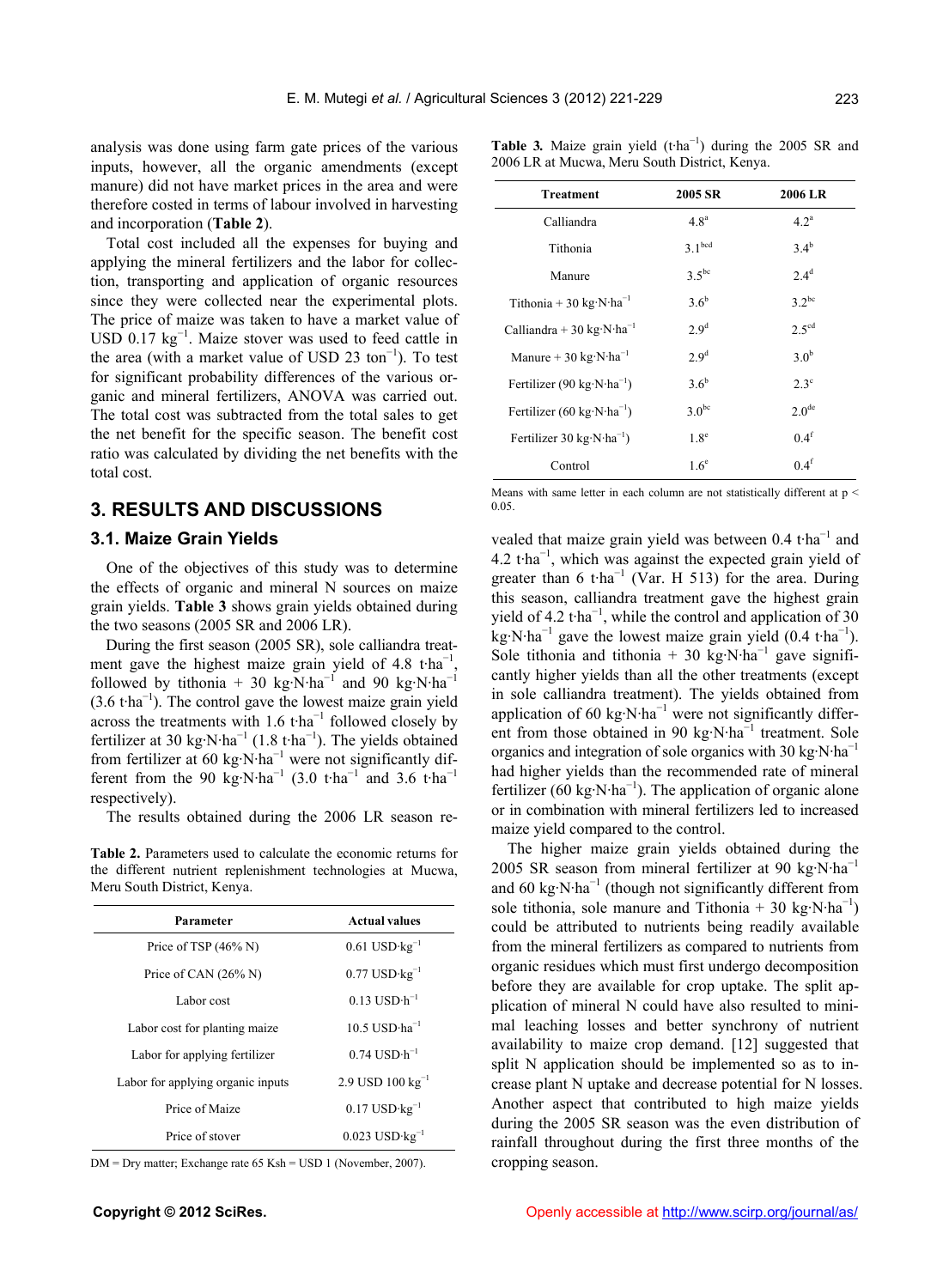This promoted rapid growth since the soil moisture deficits were eliminated. The lower yield obtained from fertilizer at 30 kg⋅N⋅ha<sup>-1</sup> in comparison to the 60 kg⋅N⋅ha<sup>-1</sup> is probably because the N supplied was not enough to meet the maize crop demand since the recommended mineral N application rate for the area is 60 kg⋅N⋅ha<sup>-1</sup> [13].

Lower moisture regimes characterized the 2006 long rains cropping season with 79% of the rainfall being received within the first 40 days of the season. This may in part have been responsible for the suppressed performance of maize crop during the 2006 LR period. The low moisture regimes in the soil could also have meant that most of the organic materials did not fully decompose in time, thus N was not fully released in time, and if it was, water was not available for the mineralized nutrients to be taken up by the crop. Soil moisture content influences N mineralization and availability and subsequent maize growth and uptake [14,15] noted that variability in climatic factors such as rainfall and temperature make the synchrony between nutrient release from tree litter and crop uptake an elusive goal to achieve in practical terms. Insufficient moisture has also been reported to limit the response of crops to nutrients [16]. During this season, the better performance in sole tithonia and tithonia  $+30$  $kg·N·ha^{-1}$  is possibly due to high release of N through mineralization and this synchronized to plant uptake [17]. [18] noted that the overall secondary compounds (lignins and polyphenols) in tithonia are low compared with foliage of many trees. Tithonia contains 80% water that further contributes to rapid decomposition [19].

The relatively better performance from sole organics and integration of sole organics with 30 kg·N·ha<sup>-1</sup> in comparison to sole mineral N sources could be due to provision of additional benefits (besides N) by the organic inputs to the soil chemical and physical properties that in turn influence nutrient acquisition and plant growth [11]. Principal among these is the soil moisture holding capacity and provision of other macro-nutrients like calcium and magnesium [20,21]. Higher maize yields with organic and/or a combination of organics with mineral fertilizer has been reported elsewhere. For instance, research work by [22] and [23] have demonstrated that higher yields can be obtained when sole organics or their combinations with mineral fertilizer have been incorporated in comparison to sole mineral fertilizer treatment. [24,25] reported that a combination of organic and mineral nutrient sources has been shown to result into synergy and improved synchronization of nutrient release and uptake by plants leading to higher yields. More so, addition of green manure and animal waste helps to reduce the total concentration of Al in the soils and thus reduce Al phototoxicity and increase crop growth [26,27]. Another likely cause for the observed higher yields in the organic and/or mixed treatments was reduced water stress compared with sole mineral fertilizer treatments due to the presence of organic materials. The organic residues improve water holding capacity and moisture retention.

# **3.2. Soil Chemical Characteristics**

The second objective of the study was to determine the influence of the various organic and mineral N resources on soil chemical properties. The general soil fertility parameters changed with the application of the various organic and mineral N sources as shown in **Tables 4** and **5**.

**Table 4.** Soil chemical properties (0 - 15 cm) at the beginning of the experiment (2004 SR) in Mucwa, Meru South District, Kenya.

| Treatment                                         | pH                 | Ca                     | Mg                | K                | $C\%$             |                      |  |
|---------------------------------------------------|--------------------|------------------------|-------------------|------------------|-------------------|----------------------|--|
|                                                   | (H <sub>2</sub> O) | Exchangeable (cmol/kg) |                   |                  |                   | $N\%$                |  |
| Manure                                            | 4.9 <sup>cd</sup>  | 0.9 <sup>e</sup>       | $0.18^{a}$        | 0.3 <sup>c</sup> | 1.9 <sup>d</sup>  | $0.23^{\circ}$       |  |
| Manure + 30 kg $\cdot$ N $\cdot$ ha <sup>-1</sup> | $5.2^{\mathrm{a}}$ | 1.5a                   | $0.18^{a}$        | $0.4^{\rm b}$    | $2.2^{ab}$        | $0.25^{ab}$          |  |
| Tithonia                                          | $5.1^{ab}$         | $1.2b^c$               | $0.22^a$          | $0.5^a$          | $2.3^a$           | $0.25^{ab}$          |  |
| Calliandra                                        | $5.0^{bc}$         | 1.1 <sup>cd</sup>      | $0.18^{a}$        | $0.4^b$          | 1.9 <sup>d</sup>  | $0.24^{bc}$          |  |
| Tithonia + 30 kg·N·ha <sup>-1</sup>               | 4.8 <sup>d</sup>   | 1.0 <sup>de</sup>      | 0.20 <sup>a</sup> | $0.3^\circ$      | 2.0 <sup>cd</sup> | $0.26^{\rm a}$       |  |
| Calliandra + 30 kg·N·ha <sup>-1</sup>             | $5.0^{bc}$         | 1.0 <sup>de</sup>      | $0.17^{a}$        | $0.3^\circ$      | 2.0 <sup>cd</sup> | $0.23^{\circ}$       |  |
| Fertilizer (30 kg·N·ha <sup>-1</sup> )            | 4.9 <sup>cd</sup>  | 1.0 <sup>de</sup>      | $0.19^{a}$        | $0.3^\circ$      | $2.1^{bc}$        | $0.24^{bc}$          |  |
| Fertilizer (60 kg·N·ha <sup>-1</sup> )            | 5.1 <sup>ab</sup>  | 1.3 <sup>b</sup>       | $0.23^{a}$        | $0.3^\circ$      | $2.1^{bc}$        | $0.24^{bc}$          |  |
| Fertilizer (90 kg·N·ha <sup>-1</sup> )            | 4.9 <sup>cd</sup>  | 1.0 <sup>de</sup>      | 0.18 <sup>a</sup> | $0.3^\circ$      | 2.0 <sup>cd</sup> | $0.25^{ab}$          |  |
| Control                                           | 4.8 <sup>d</sup>   | 1.0 <sup>de</sup>      | 0.20 <sup>a</sup> | $0.4^b$          | 1.9 <sup>d</sup>  | $0.24$ <sup>bc</sup> |  |

Means with same letter in each column are not statistically different at  $p < 0.05$ .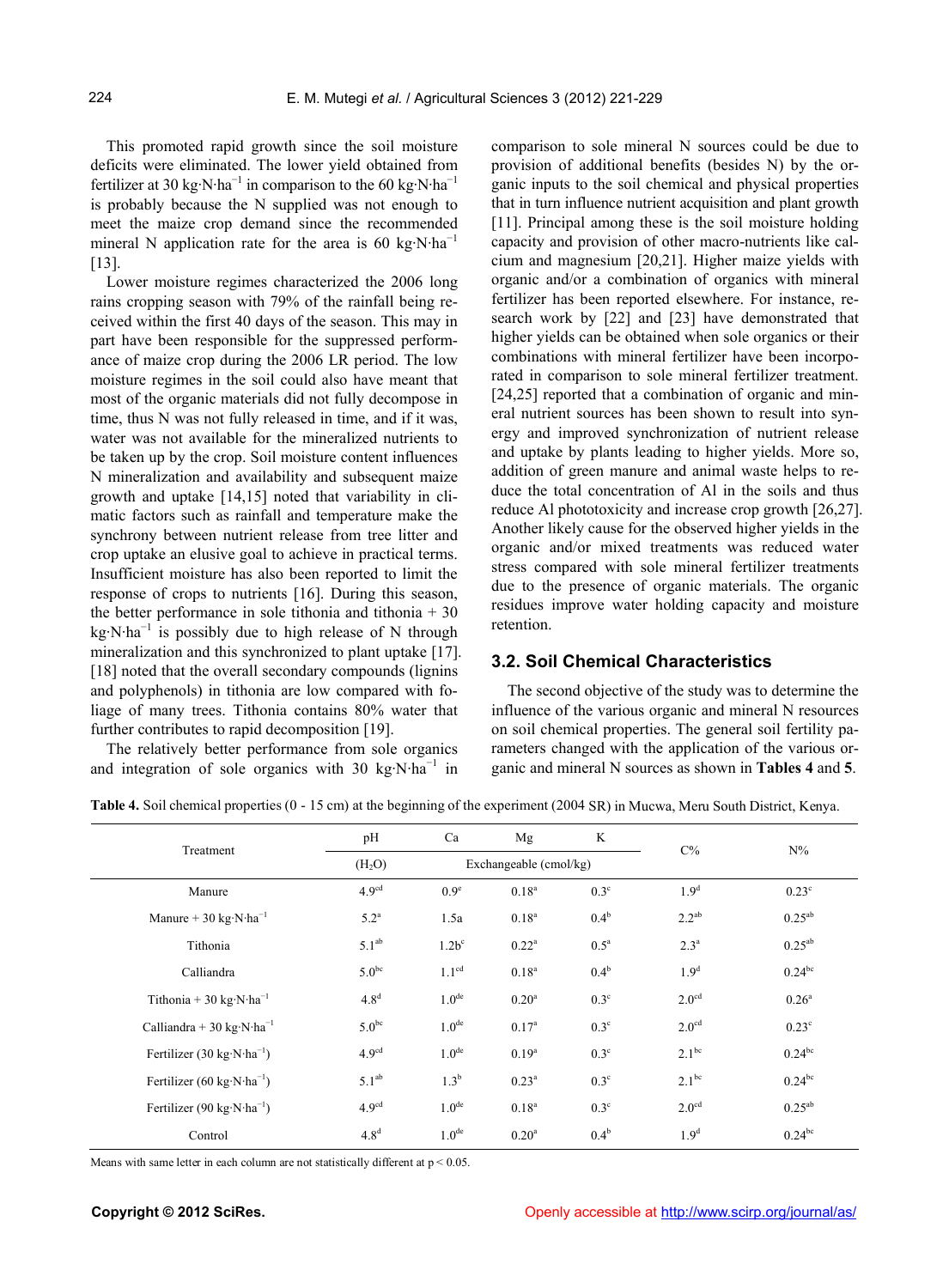|                                                     | pH                 | Ca                     | Mg                | K                 | $C\%$             | $N\%$              |
|-----------------------------------------------------|--------------------|------------------------|-------------------|-------------------|-------------------|--------------------|
| Treatment                                           | (H <sub>2</sub> O) | Exchangeable (cmol/kg) |                   |                   |                   |                    |
| Manure                                              | 5.6 <sup>a</sup>   | 2.9 <sup>b</sup>       | 1.5 <sup>a</sup>  | 1.5 <sup>a</sup>  | 1.7 <sup>bc</sup> | $0.28^{a}$         |
| Manure + 30 kg $\cdot$ N $\cdot$ ha <sup>-1</sup>   | $5.2^{\rm b}$      | 3.4 <sup>a</sup>       | 1.1 <sup>b</sup>  | 1.3 <sup>a</sup>  | $2.2^{ab}$        | $0.28^{a}$         |
| Tithonia                                            | $5.1^{\rm bc}$     | $2.3^\circ$            | 0.8 <sup>cd</sup> | 1.3 <sup>a</sup>  | $1.4^\text{c}$    | 0.28 <sup>a</sup>  |
| Calliandra                                          | 4.9 <sup>de</sup>  | 1.9 <sup>d</sup>       | 0.7 <sup>d</sup>  | 0.5 <sup>bc</sup> | $2.5^a$           | 0.27 <sup>ab</sup> |
| Tithonia + 30 kg·N·ha <sup>-1</sup>                 | $5.1^{bc}$         | 1.3 <sup>e</sup>       | $0.6^{\rm d}$     | $0.3^\circ$       | 2.0 <sup>ab</sup> | $0.22^d$           |
| Calliandra + 30 kg·N·ha <sup>-1</sup>               | $4.8^e$            | 1.9 <sup>d</sup>       | $1.0^{bc}$        | $0.4^\circ$       | $1.5^{bc}$        | $0.18^e$           |
| $30 \text{ kg} \cdot \text{N} \cdot \text{ha}^{-1}$ | $5.1^{bc}$         | 2.0 <sup>d</sup>       | $1.0^{bc}$        | $0.5^{bc}$        | 1.7 <sup>bc</sup> | $0.22^d$           |
| $60 \text{ kg} \cdot \text{N} \cdot \text{ha}^{-1}$ | 4.9 <sup>de</sup>  | $2.2^{\text{cd}}$      | 0.7 <sup>d</sup>  | $0.5^{bc}$        | 2.0 <sup>ab</sup> | $0.26^{bc}$        |
| 90 $\text{kg} \cdot \text{N} \cdot \text{ha}^{-1}$  | $5.0^{\text{cd}}$  | 1.9 <sup>d</sup>       | 0.6 <sup>d</sup>  | $0.4^\circ$       | 1.2 <sup>cd</sup> | $0.26^{bc}$        |
| Control                                             | 4.8 <sup>e</sup>   | 1.9 <sup>d</sup>       | $0.7^e$           | 0.5 <sup>bc</sup> | $1.6^{bc}$        | $0.25^{\circ}$     |

**Table 5.** Soil chemical properties (0 - 15 cm) at the end of 2006 Long rain season at the experimental site, Mucwa, Meru South District, Kenya.

Means with same letter in each column are not statistically different at  $p < 0.05$ .

The soil pH increased significantly in sole manure treatment ( $p < 0.05$ ) while it declined (though not significantly) in treatments that received fertilizer at 60 kg·N·ha<sup>−</sup><sup>1</sup> and calliandra combined with half recommended rate of fertilizer at the end of the study period. However, the pH remained constant in manure  $+30$ kg·N·ha<sup>−</sup><sup>1</sup> , sole tithonia and the control treatments.

The pH of the soils ranged from 4.8 to 5.6 indicating that these soils were acidic. Under such conditions, the availability of the base forming cations is limited since the soil solution is mostly occupied by aluminium and hydrogen ions. The increment of soil pH with additions of manure could be attributed to the reduction of exchangeable aluminium in the acidic soils. This reduction is considered to occur through aluminium precipitation or chelation of organic colloids [27]. Increased pH with manure additions could also be attributed to increased levels of exchangeable bases (K, Mg and Ca). The significant increase in pH with manure application corresponds with the findings by [28] and [29]. Increasing the pH of acidic soils improves plant-availability of macronutrients while reducing the solubility of elements such as Al and Mn [23,30]. The magnitude of the rise in soil pH varies depending on the type of manure, its rate of application and the buffering capacity of the soil [31]. [32] noted that manures have the advantage of supplying essential plant elements either directly or indirectly by alleviating aluminium toxicity or producing organic acids thereby increasing nutrient availability.

Exchangeable Ca increased significantly ( $p < 0.05$ ) in all treatments with sole manure, manure + 30 kg·N·ha<sup>-1</sup>, sole calliandra and calliandra + 30 kg⋅N⋅ha<sup>-1</sup> treatments having the highest increase in Ca content. Exchangeable

Mg also increased significantly in all treatments with sole manure having the highest Mg increment. Exchangeable potassium also increased significantly ( $p < 0.05$ ) in sole manure, manure + 30 kg⋅N⋅ha<sup>-1</sup> and sole tithonia treatments. The observed increase in exchangeable cations is consistent with the work of [33,34] who reported an increase in exchangeable K and Ca after application of organic inputs. These are highly leached soils [1] and in such soils the order of adsorption of bases is  $Ca > Mg >$ K. Thus, continued leaching more of potassium followed by magnesium ions leaving relatively more calcium still adsorbed. In general, these soils were moderately acidic with medium to low nutrient stocks of exchangeable bases with a consequent effect on the availability of macro plant nutrients. This is partly because of the decomposition of organic materials yielding acids with release of hydrogen ions and also the reduced levels of bases due to leaching. Similar observations were made by [13] in some humic Nitisols in Kandara (Murang'a District, Kenya).

Organic carbon declined in all treatments except in sole calliandra treatment where it increased significantly by the end of the study period. The decreased C levels could be associated with the rapid decomposition rates in the study area and the fact that the organic input (tithonia) was of high quality. The N content in the organic materials also influence decomposition and N release. [11] noted that the N concentration in tithonia is higher than the critical levels of 2.0% and 2.5% below which net immobilization of N would be expected. However, increase in C levels in sole calliandra treatment could be attributed to lower rates of decomposition and mineralization of the biomass as a result of high polyphenol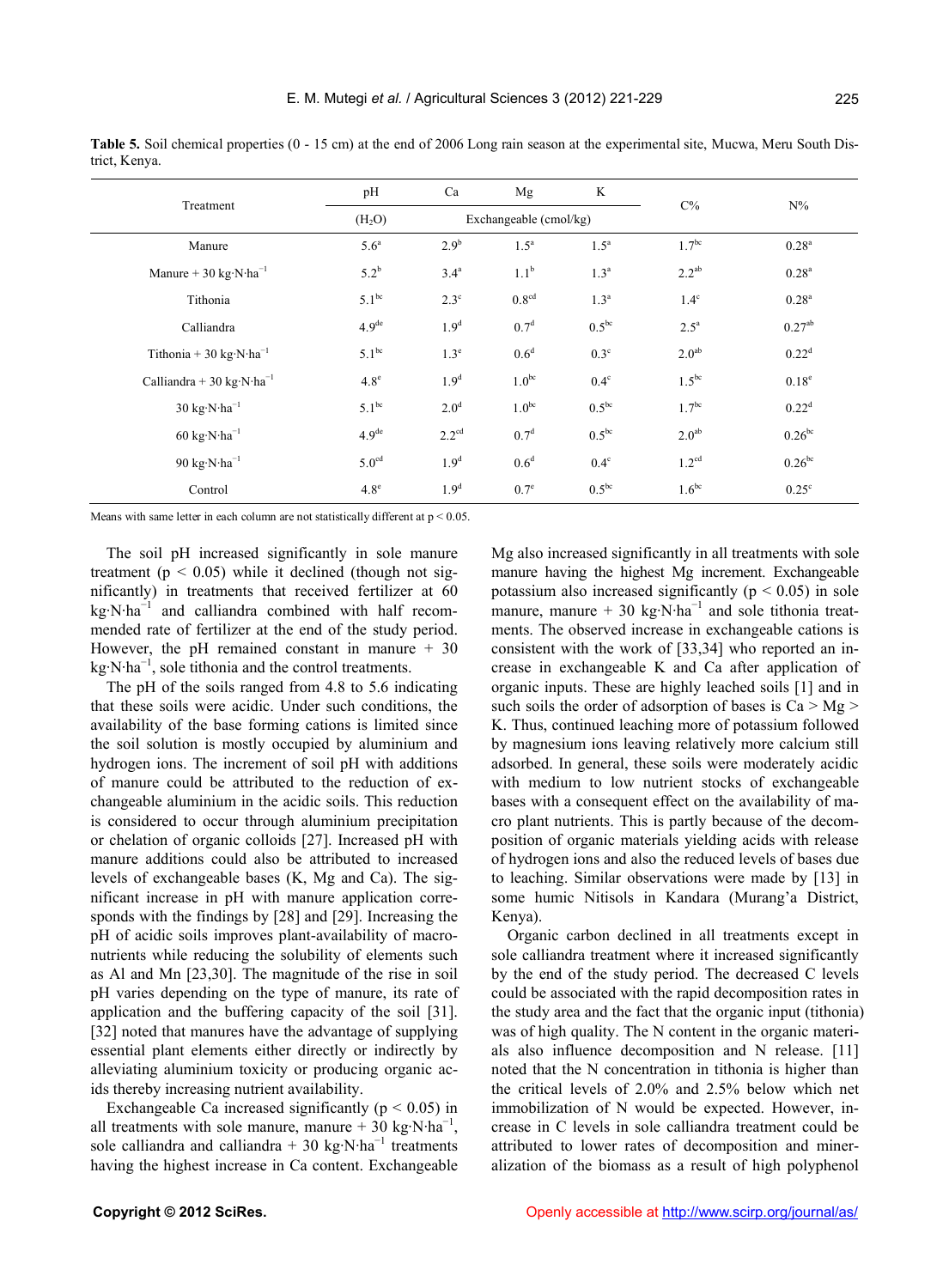contents which bind with N and hence lower its decomposition rate and N release [35,36]. On average, the organic carbon was higher in soils receiving organic amendments or a combination of mineral fertilizers with organic amendments compared to soils receiving mineral fertilizers alone by the end of 2006 LR cropping season. This was because whereas the organic material had a major impact on mineralization rate by increasing soil C directly, the effect of mineral N fertilizer was less pronounced since it increased C only indirectly by improving plant growth [37]. These results corroborates with those of [35] who reported that the use of organic amendments either singly or in combination with mineral fertilizers play a vital role in sequestering C and building up soil fertility.

Total N increased in all treatments except in tithonia + 30 kg⋅N⋅ha<sup>-1</sup>, calliandra + 30 kg⋅N<sup>-1</sup> and mineral fertilizer (90 kg·N·ha<sup>-1</sup>) which recorded an insignificant decrease. On average, treatments that received sole organic N amendments were higher in total N than the treatments that received integrations (of organic and mineral fertilizers) and sole application of mineral N fertilizers. The relative increase of total N at the end of the experiment could be attributed to minimal uptake of total N due to poorly distributed rainfall in 2006 LR season (Data not shown). The poor distribution of rainfall resulted to reduced nutrient availability to the maize crop. [35] noted that even distribution of rainfall and availability of sufficient amounts of rainfall are very important factors to crop production without which crop yields decline or even fail. However, total N was highest in all treatments that received organic residues in comparison to sole mineral N treatments. This could be attributed to the fact that the organics must first of all undergo microbial decomposition unlike the mineral N fertilizers which are applied in plant available form with subsequent losses through leaching and denitrification very early in the season.

#### **3.3. Cost-Benefit Analysis**

An economic analysis was done on the different organic and mineral N inputs during the 2005 SR and 2006 LR season. The organic amendments (except manure) did not have market prices in the area and were thus costed in terms of labour involved in harvesting and incorporation. The results are presented in **Table 6**.

Cost-benefit analysis (CBA) during the 2005 SR season indicated sole calliandra treatment gave the highest net benefit of USD 1089 and was followed by tithonia + 30 kg⋅N⋅ha<sup>-1</sup> (USD 844) which was not significantly different ( $p < 0.05$ ) from sole manure and sole tithonia treatment (USD 800 and USD 621 respectively). The lowest net benefit was recorded in control treatment (USD 376) and was followed by 30 kg⋅N⋅ha<sup>-1</sup> treatment with USD 488. The net benefits observed in 60 kg⋅N⋅ha<sup>-1</sup> and 90 kg⋅N⋅ha<sup>-1</sup> were not significantly different from each other (707 and USD 733 respectively). This indicates that the additional mineral N in the 90 kg⋅ha<sup>-1</sup> treatment did not offer an economic benefit since the observed maize grain yield in the 60 kg·ha<sup>-1</sup> and 90 kg·ha<sup>-1</sup> treatment (**Table 6**) was also not significantly different.

For the same period (2005 SR) sole calliandra yielded the highest benefit-cost ratio (BCR) of USD 12.4 and

**Table 6.** Cost-benefit ratios for different soil fertility amendments on maize yields during the 2005 SR and 2006 LR at Mucwa, Kenya.

| Trt            |                  | Total sales (USD)) |                  | <b>Total cost (USD)</b> |                     | Net benefit (USD) |                    | <b>Benefit-Cost ratio</b> |  |
|----------------|------------------|--------------------|------------------|-------------------------|---------------------|-------------------|--------------------|---------------------------|--|
|                | <b>SR05</b>      | <b>LR06</b>        | <b>SR 05</b>     | <b>LR 06</b>            | <b>SR05</b>         | <b>LR 06</b>      | <b>SR 05</b>       | <b>LR 06</b>              |  |
| 1              | $1176^a$         | $3342^a$           | 88 <sup>cd</sup> | 83 <sup>cd</sup>        | $1089$ <sup>a</sup> | 991 <sup>a</sup>  | $12.4^a$           | 11.9 <sup>a</sup>         |  |
| $\overline{2}$ | $864^{bc}$       | $2751^b$           | 78 <sup>de</sup> | 80 <sup>cd</sup>        | 786 <sup>bcd</sup>  | 834 <sup>ab</sup> | $10.1^{\rm b}$     | $10.4^a$                  |  |
| $\mathbf{3}$   | $884^{\rm bc}$   | 1993 <sup>d</sup>  | 85 <sup>cd</sup> | 76 <sup>d</sup>         | 799bc               | 621 <sup>cd</sup> | $9.4^{bc}$         | $8.1^{bc}$                |  |
| 4              | 949 <sup>b</sup> | $2609^{bc}$        | $105^{bc}$       | $102^{bc}$              | 844 <sup>b</sup>    | $779$ bc          | 8.0 <sup>cd</sup>  | 7.6 <sup>c</sup>          |  |
| 5              | $764^{\circ}$    | $2046^{\text{cd}}$ | 95 <sup>cd</sup> | 92 <sup>bcd</sup>       | 670 <sup>cd</sup>   | 605 <sup>d</sup>  | 7.1 <sup>def</sup> | 6.6 <sup>cd</sup>         |  |
| 6              | $765^{\circ}$    | 1195 <sup>e</sup>  | 98 <sup>cd</sup> | 86 <sup>cd</sup>        | $667^d$             | $407^{\circ}$     | 6.8 <sup>def</sup> | 4.7 <sup>def</sup>        |  |
| 7              | 922 <sup>b</sup> | $1943^d$           | 189 <sup>a</sup> | 179 <sup>a</sup>        | 733 <sup>bcd</sup>  | 522 <sup>d</sup>  | 3.9 <sup>g</sup>   | 2.9 <sup>f</sup>          |  |
| 8              | $824^{bc}$       | $1734^d$           | $117^b$          | 109 <sup>b</sup>        | 707 <sup>cd</sup>   | $544^d$           | 6.0 <sup>f</sup>   | 5.0 <sup>de</sup>         |  |
| 9              | $573^d$          | $551^{\mathrm{f}}$ | 84 <sup>cd</sup> | $74^d$                  | $488^\text{e}$      | 261 <sup>f</sup>  | 5.8 <sup>f</sup>   | $3.5^{\text{ef}}$         |  |
| 10             | $436^\circ$      | $448$ f            | 60 <sup>e</sup>  | 50 <sup>e</sup>         | $377^e$             | 182 <sup>f</sup>  | 6.3 <sup>ef</sup>  | 3.6 <sup>ef</sup>         |  |

Treatment (1 = Calliandra; 2 = Tithonia; 3 = Manure; 4 = Tithonia + 30 kg·N·ha<sup>-1</sup>; 5 = Calliandra + 30 kg·N·ha<sup>-1</sup>; 6 = Manure + 30 kg·N·ha<sup>-1</sup>; 7 = 90 kg·N·ha<sup>-1</sup>;  $8 = 60 \text{ kg} \cdot \text{N} \cdot \text{ha}^{-1}$ ;  $9 = 30 \text{ kg} \cdot \text{N} \cdot \text{ha}^{-1}$ ;  $10 = \text{Control}$ .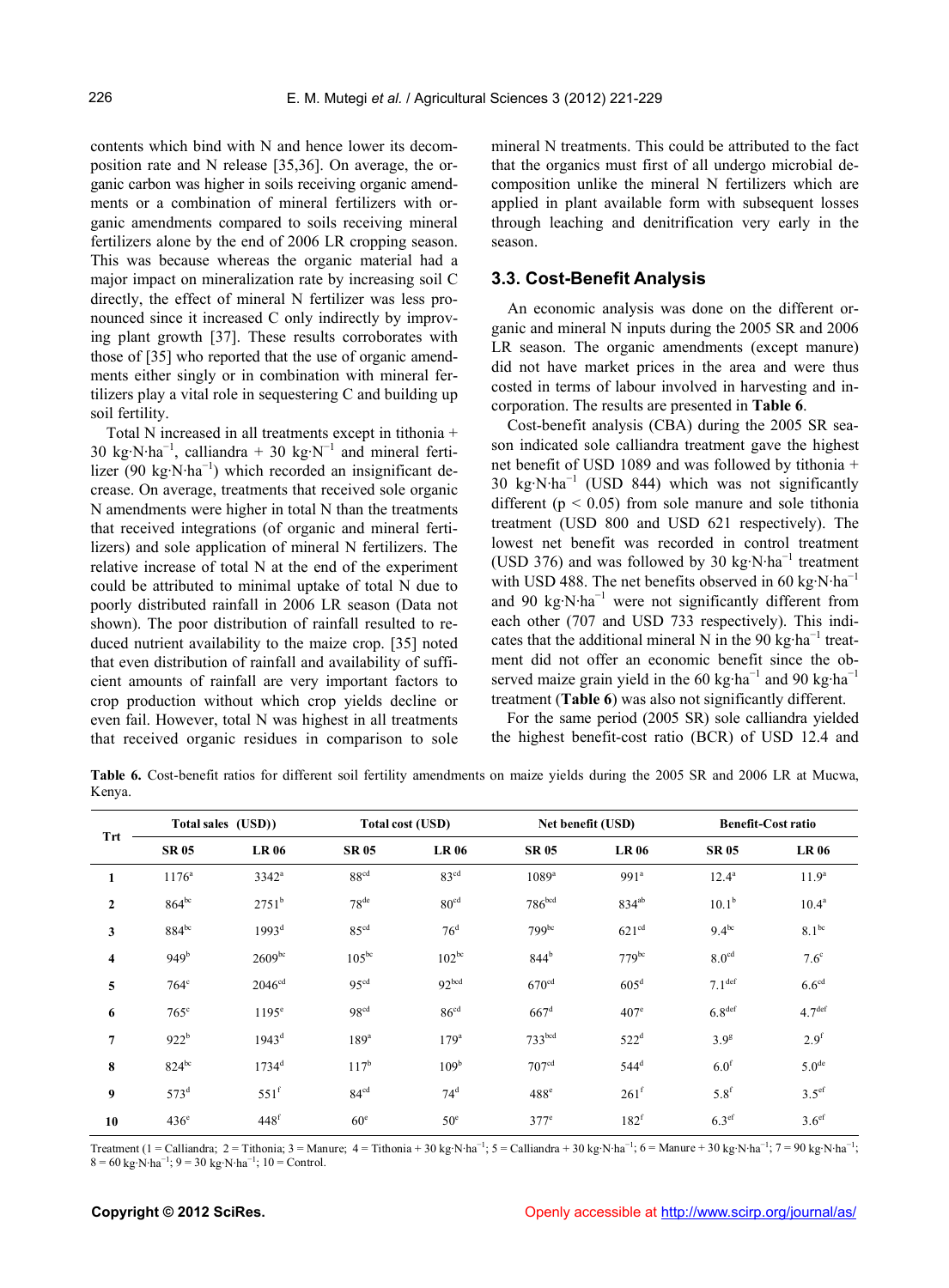was followed by sole tithonia (USD 10.1) and sole manure treatment (USD 9.4). The control treatment had significantly higher BCR than 90 kg⋅N⋅ha<sup>-1</sup> (USD 6.3 compared to USD 3.9 respectively). Treatments involving sole organics and/or their integrations with mineral N sources recorded a higher BCR during this season.

During the 2006 LR season, a similar trend was observed with sole calliandra giving the highest net benefit of USD 991 while the control and 30 kg⋅N⋅ha<sup>-1</sup> recorded the lowest (USD 182 and USD 261 respectively). The observed BCR was also in the order of sole organic treatments  $>$  organics  $+$  mineral N treatments  $>$  sole mineral N treatments.

On average, integrations of organics and mineral fertilizers had a higher net benefit and BCR than sole application of mineral fertilizers. This indicates that sole organics or their integrations with mineral fertilizers is a more economically profitable investment amongst the small holder farmers in Meru South District.

Studies indicate that combination of organic and mineral nutrient sources ensure greater synchrony between nutrients released and plant uptake and hence improved crop yields [37]. This explains the observation that, on average, integrations of organic N inputs with mineral fertilizers gave higher net benefits than the recommended rate of fertilizer (60 kg⋅N⋅ha<sup>-1</sup>). Considering that farmers may not be able to afford the high cost of purchasing mineral fertilizers, the use of organic inputs or their integrations with mineral fertilizers may form a major supplement or complement to replenishing nutrient deficiencies and ensuring high crop yields.

The integration of mineral fertilizers with organic inputs or sole application of organic inputs has been regarded as a more profitable alternative in low input systems, countering the large cost of fertilizers [23]. This study confirmed that sole application of organic and/or their integrations with mineral fertilizers can be an alternative to the limited use of fertilizers.

However, this strategy may be limited by the high proportions of organic inputs required, labour required for cutting, carrying and incorporating in sole application of organics [37]. Farmers are therefore encouraged to establish their own "biomass banks" within their farms so as to reduce the transport cost and labour cost that may be incurred in search for the biomass.

## **4. CONCLUSION AND RECOMMENDATIONS**

The results presented herein show that the application of organic and mineral N sources improved the general soil fertility parameters with Ca, Mg and K increasing in all treatments. Organics and/or mineral N soil amendments produce better maize yields to those obtained

where the recommended mineral N sources are used alone. However, the organic materials may not be available in large amounts that are required for sole application. The third objective of this study was to evaluate the economic profitability of the various soil nutrient replenishment inputs. Treatments with sole calliandra and sole tithonia had the highest BCR, followed closely by manure treatment. More so, integration of organic and mineral N sources resulted to higher net benefit and BCR than the application of the recommended rate of mineral fertilizers. Farmers are therefore are encouraged to adopt the combination of organic and mineral fertilizers as they resulted in high maize grain yields and improved soil chemical properties.

## **5. ACKNOWLEDGEMENTS**

The authors are grateful and greatly indebted to RUFORUM for providing financial support for the field experimentation and soil analysis. The assistance in the soil and plants analysis by the KARI- Muguga laboratory staff is highly acknowledged.

## **REFERENCES**

- Jaetzold, R., Schimdt, H., Hornetz, B. and Shisanya, C. (2006) Farm management handbook of Kenya. Natural conditions and farm information Vol II/C. East Kenya. Ministry of Agriculture, Nairobi.
- [2] Smaling, E. (1993) Soil nutrient depletion in sub-Saharan Africa. In: Van Reuler, H. and Prins, W., Eds., *The Role of Plant Nutrients for Sustainable Food Crop Production in Sub-Saharan Africa*, VKP, Leidschendam.
- [3] Mutegi, J.K., Mugendi, D.N., Verchot, L.V. and Kungu, J.B. (2007) Impacts of vegetative contour hedges on soil inorganic-N cycling and erosional losses in Arable Steeplands of the Central Highlands of Kenya. In: Bationo, A., Waswa, B.S., Kihara, J., Kimetu, J., Eds. *Advances in Integrated Soil Fertility Management in Sub-Saharan Africa*: *Challenges and Opportunities*. Springer, Dordrecht, 679-689.
- [4] Gitari, J.N., Kanampiu, F.K. and Matiri, F.M. (1996) Maize yield gap analysis for mid altitude areas of Eastern and Central Kenya regions. *Proceedings of the* 5*th KARI Scientific Conference*, Nairobi, October 1996, 215-225.
- [5] Hassan, R.M., Murithi, F.M. and Kamau, G. (1998) Determinants of fertilizer use and the gap between farmers maize yield and the potential yields in Kenya. CAB International, Wallingford, 137-161.
- [6] Shepherd, K.D. and Soule, M.J. (1998) Soil fertility management in Western Kenya: Dynamic simulation of productivity, profitability and sustainability at different resource endowment levels. *Agriculture*, *Ecosystem and Environment*, **71**, 131-146. [doi:10.1016/S0167-8809\(98\)00136-4](http://dx.doi.org/10.1016/S0167-8809(98)00136-4)
- [7] Niang, A., De Wolf, J., Hansen, T., Nyasimi, M., Rommelse, R. and Mwendwa, K. (1998) Soil fertility replenishment and recapitalization project in Western Kenya.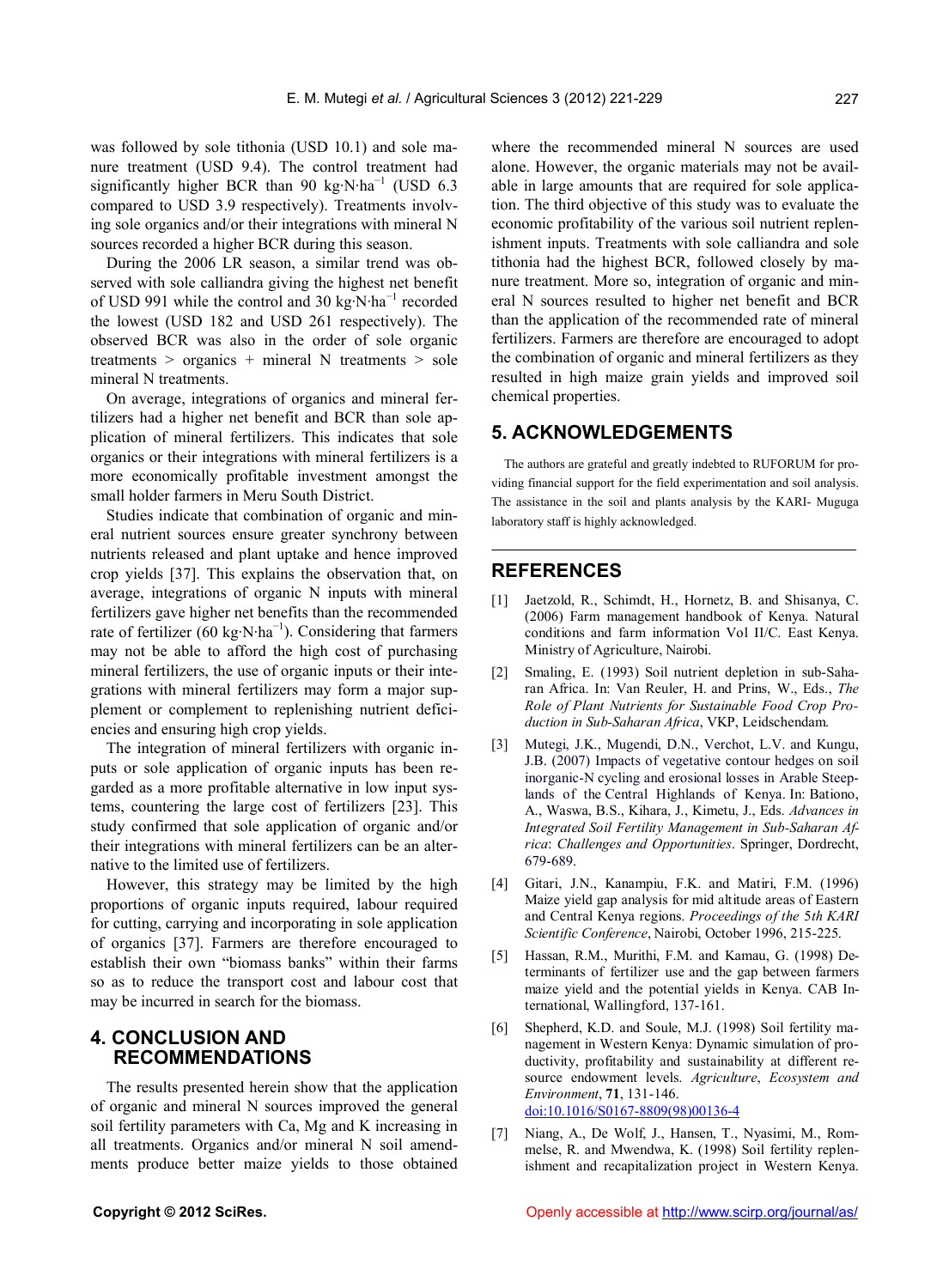Progress report, Maseno.

- [8] Adiel, R.K. (2004) Assessment of on-farm adoption potential of nutrient management strategies in Chuka Division, Meru South District, Kenya. Msc Thesis, Kenyatta University, Nairobi.
- [9] Mugendi, D.N., Nair, P.K.R., Mugwe, J.N., O' Neill, M.K. and Woomer, P.L. (1999) Calliandra and Leucaena alley cropped with maize Part I. Soil fertility changes and maize production in the sub humid highlands of Kenya. *Agroforestry Systems*, **46**, 39-50. [doi:10.1023/A:1006288301044](http://dx.doi.org/10.1023/A:1006288301044)
- [10] Donovan, G. and Casey (1998) Soil fertility management in sub-Saharan Africa. Technical Paper, World Bank, Washington DC, 408.
- [11] Palm, C.A., Myers, R.J. and Nandwa, S.M. (1997) Organic-inorganic nutrient interaction in soil fertility replenishment. In: Buresh, R.J., Sanchez, P.A. and Calhoun F., Eds., *Replenishing Soil Fertility in Africa*, Soil Science Society of America, Madison, 193-218.
- [12] Kimani, S.K. and Lekasi, J.K. (2004) Managing manures throughout their production cycle enhances their usefulness as fertilizers: A review. In: Batiano, A., Ed., *Managing Nutrient Cycles to Sustain Soil Fertility in Sub-Saharan Africa*, Academy of Science Publishers, Nairobi.
- [13] Kenya Agricultural Research Institute (1994) Fertilizer use recommendations. Vol. 1-22. Fertilizer use recommendation project. KARI, Nairobi.
- [14] Vanlauwe, B., Diels, J., Aihou, K., Iwuafor, E.N., Lyasse, O., Sanginga, N. and Merckx, R. (2002) Direct interactions between N fertilizer and organic matter: Evidence from trials with 15N-labeled fertilizer. In: Vanlauwe, B., Diels, J., Sanginga, N. and Merckx, R. Eds., *Integrated Plant Nutrient Management in Sub-Saharan Africa*: *From Concepts to Practice*, CAB International, Wallingford.
- [15] Myers, R.J.K., Palm, C.A., Cuevas, E., Gunatilleke, I.U. N. and Brossard, M. (1994) The synchronization of nutrient mineralization and plant nutrient demand. In: Woomer P.L. and Swift, M.J. Eds., *The Biological Management of Soil Fertility*, John Wiley and Sons, Chichester.
- [16] Jama, B.A., Swinkles, R.A. and Buresh, R.J. (1997) Agronomic and economic evaluation of organic and inorganic sources of Phosphorus in Westerbn Kenya. *Agroforestry Journal*, **89**, 597-604.
- [17] Chesson, A. (1997) Plants degradation by ruminants: Parallels with litter decomposition in soils. In: Cadisch, G. and Giller, K. Eds., *Driven by Nature*: *Plant Litter Quality and Decomposition*, CAB International, Wallingford, 47-66.
- [18] Palm, C.A. and Rowland, A.P. (1997) Chemical characterization of plant quality for decomposition. In: Cadisch, G. and Giller, K.E. Eds., *Driven by Nature*: *Plant Litter Quality and Decomposition*, CAB International, Wallingford.
- [19] Ayuke, F.O., Rao, M.R., Swift, M.J. and Opondo-Mbai, M.L. (2004) Effect of organic and inorganic nutrient sources in soil mineral N and maize yields in Western Kenya. In: Bationo, A. Ed., *Managing Nutrient Cycles to*

*Sustain Soil Fertility in Sub-Saharan Africa*, CIAT, Cali.

- [20] Wallace, J.S. (1996) The water balance of mixed treecrop systems. In: Ong, C.K. and Huxley, P. Eds., *Tree Crops Interactions*, *a Physiological Approach*, CAB International, Wallingford, 73-158.
- [21] Mutuo, P.K., Mukalama, J.P. and Agunda, J. (2000) Onfarm testing of organic and inorganic phosphorus sources on maize in Western Kenya. TSBF Report, Cali, 22.
- [22] Mugendi, D. N., Mucheru-Muna, M., Mugwe, J., Kung'u, J.B. and Batiano, A. (2007) Improving food production using "best bet" soil fertility technologies in the central highlands of Kenya. In: Batiano, A., Waswa, B., Kihara, J. and Kimetu, J., Eds., *Advances in Integrated Soil Fertility Management in Sub-Saharan Africa*, *Challenges and Opportunities*, Springer, Berlin. [doi:10.1007/978-1-4020-5760-1\\_31](http://dx.doi.org/10.1007/978-1-4020-5760-1_31)
- [23] Mucheru, M., Mugendi D.N., Kung'u, J.B., Mugwe, J. and Bationo, A. (2007) Effects of organic and mineral fertilizer inputs on maize yield and soil chemical properties in a maize cropping system in Meru South District, Kenya. *Agroforestry Systems*, **69**, 189-197. [doi:10.1007/s10457-006-9027-4](http://dx.doi.org/10.1007/s10457-006-9027-4)
- [24] Kapkiyai, J.J., Karanja, N.K., Woomer, P.L and Qureshi, J.N. (1998) Soil organic carbon fractions in a long term experiment and the potential for their use as a diagnostic assays in highland farming's of central Kenya. *African Crop Science Journal*, **6**, 19-28.
- [25] Vanlauwe, B., Diels, J., Aihou, K., Iwuafor, E.N., Lyasse, O., Sanginga, N. and Merckx, R. (2002) Direct interactions between N fertilizer and organic matter: Evidence from trials with 15N-labeled fertilizer. In: Vanlauwe, B., Diels, J., Sanginga, N. and Merckx, R., Eds., *Integrated plant Nutrient Management in Sub-Saharan Africa*: *From Concepts to Practice*, CAB International, Wallingford.
- [26] Asghar, M. and Kanehiro, Y. (1980) Effects of sugarcane trash and pineapple residue on soil pH, redox potential, extractable Al, Fe and Mn. *Tropical Agriculture*, **57**, 245- 258.
- [27] Hue, N.V. (1992) Correcting soil acidity of a highly weathered ultisol with chicken manure and sewage sludge. *Communications in Soil Science and Plant Analysis*, **23**, 241-264. [doi:10.1080/00103629209368586](http://dx.doi.org/10.1080/00103629209368586)
- [28] Bayu, W., Rethman, N.F.G. and Hammes, P.S. (2005) The role of manure in sustainable soil fertility management in sub-Saharan Africa*. Journal of Sustainable Agriculture*, **25**, 113-136. [doi:10.1300/J064v25n02\\_09](http://dx.doi.org/10.1300/J064v25n02_09)
- [29] Mugendi, D.N., Monicah-Munah, Pypers, P., Mugwe, J., Kungu, J., Vanlauwe, B. and Merckx, R. (2010) Maize productivity as influenced by organic inputs and mineral fertilizers in a Nitisol soil in Meru South District. 19*th World Congress of Soil Science*, *Soil Solutions for a Changing World*, 1-6 August 2010, Brisbane.
- [30] O'Hallorans J., Muñoz, M.A. and Marquez, P.E. (1997) Chicken manure as an amendment to correct soil acidity and fertility. *Journal of Agriculture of the University of Puerto Rico*, **81**, 1-8.
- [31] Haynes, R.J. and Ms. Mokolobate (2001) Ameriolation of aluminium toxicity and P deficiency in acid soils by